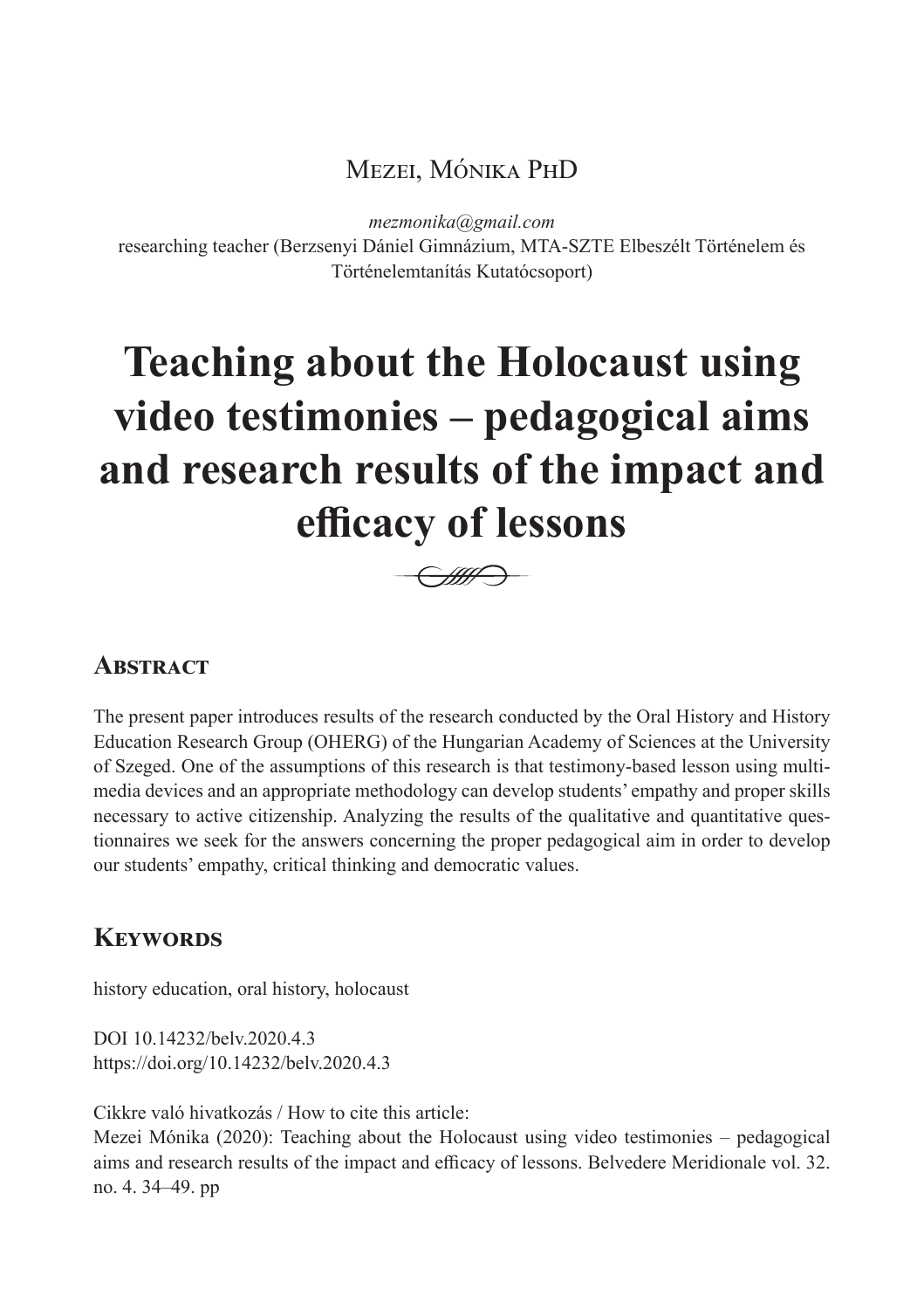ISSN 1419-0222 (print) ISSN 2064-5929 (online, pdf)

(Creative Commons) Nevezd meg! – Így add tovább! 4.0 (CC BY-SA 4.0) (Creative Commons) Attribution-ShareAlike 4.0 International (CC BY-SA 4.0)

www.belvedere-meridionale.hu

## **1. The research**

Researches conducted by the Oral History and History Education Research Group (OHERG) of the Hungarian Academy of Sciences at the University of Szeged (JANCSÁK 2018, 2019a)<sup>1</sup> analyse the efficacy of educational materials based on video-testimonies in teaching about the historical traumas of the 20th century (e.g. the Second World War, the Holocaust and the Revolution and Independence War in 1956). The research is based on two different types of lessons: one group works in a "traditional" class and another group works in a testimony-based lesson. On the one hand, our researchers emphasise the importance of historical remembrance during the collective processing of the traumas, on the other hand, they enhance the significance of multimedia and digital materials for present-day students. For this reason, they develop educational materials not only with the purpose of teaching the data in the curriculum with the assistance of digital tools, but to develop the students' empathy, tolerance, critical thinking and democratic attitudes as well by introducing them to the events of the past. In the present paper, I, as a member of the research group of Holocaust education, will report on the experiences and research results until now.2

The lessons used in the research project were built around the topic of the gradualness of disenfranchisement that is of demonstrating the steps leading to the Holocaust. In the testimony-based lesson, 5 interviews were presented; the clips were about legal discrimination, the yellow star, ghettoization, deportation and concentration camps. The so-called "traditional" (not testimony-based but "textbook-driven") lesson's topic was the same, but instead of videoclips, written historical sources were used (e.g. the text of the Nuremberg racial laws). The lessons were conducted with the participation of students from the 11th and 12th grades. They worked individually, in pairs, collectively and interactively within the frame of the classes both with the videoclips and the texts. The classes were divided into two groups, one group taking part in the traditional lesson, the other group in the testimony-based lesson (it means appr. 17-17 members). None of the student groups had learnt about the Holocaust under my tutelage; they could have heard about it in primary school or on remembrance days. The students completed a pre-, and a post questionnaire for the purpose of quantitative analysis. Furthermore, three students from both groups were invited for an interview after the lessons for the purpose of qualitative evaluation of the research, too. This research was conducted in two other schools as well, with different lessons, but in the same structure during the 2019-2020 schoolyear.

http://eyewitness.hu/en/about-the-research-project-2/ (2020.05.31.)

<sup>&</sup>lt;sup>2</sup> The results come from questionnaires from 3 schools, by 78 (testimony-based lesson) and 59 (textbook-driven lesson) teachers and students. In the present report the experiences of the testimony-based lessons are summarized fundamentally and they are compared to the textbook-driven lessons only occasionally.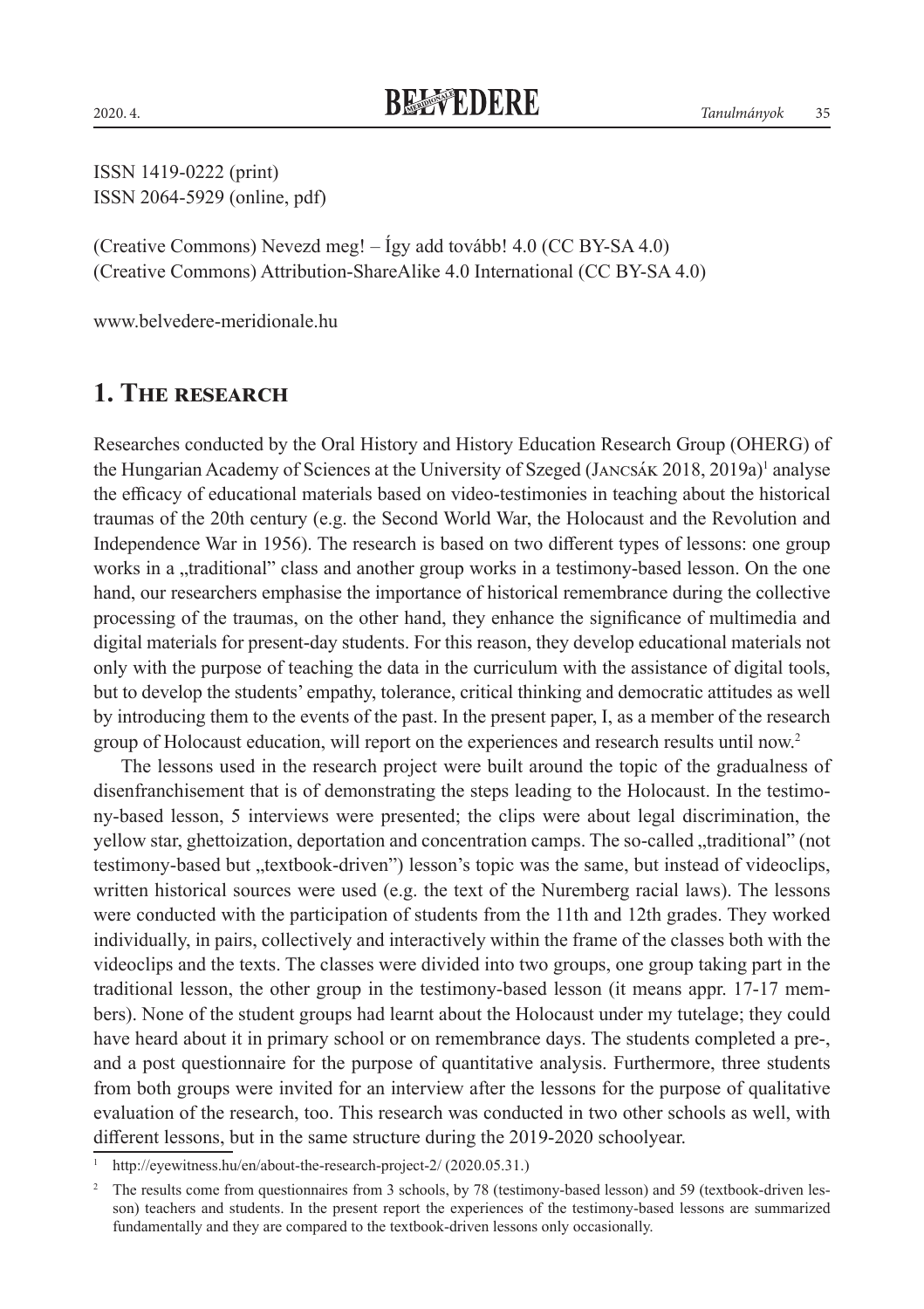The video-testimonies used in the multimedia lesson are from the Video Archive of the University of Southern California Shoah Foundation (USC SF),<sup>3</sup> which contains approximately 53.000 interviews made by Holocaust survivors, witnesses and rescuers. In addition, I used the methodical experiences which I had acquired as an educational developer of the Zachor Foundation<sup>4</sup> for the past 8 years.

# **2. Testimony-based or textbook-driven lessons as pleasant learning**

We can suppose that using video testimonies are effective from several points of views: it provides a visual source which is more familiar to our students' generation; it approaches the historical events from a personal perspective bringing the past close to us (HUSBANDS 1996, NORA 1996, Farmer – Cooper 1998, Bage 1999, Keating – Sheldon 2011, Körber 2011, Levstik – Baron 2011, Jancsák – Szőnyi – Képiró 2019, Mezei 2019, Jancsák 2019b, 2020). The implications of the present results absolutely confirmed our hypothesis: students ranked the video-testimony-based lessons significantly higher in terms of being interesting and diversified.





*MTA–SZTE ETTK*

https://sfi.usc.edu/ 2020.05.31.

<sup>4</sup> https://www.zachor.hu/ 2020.05.31.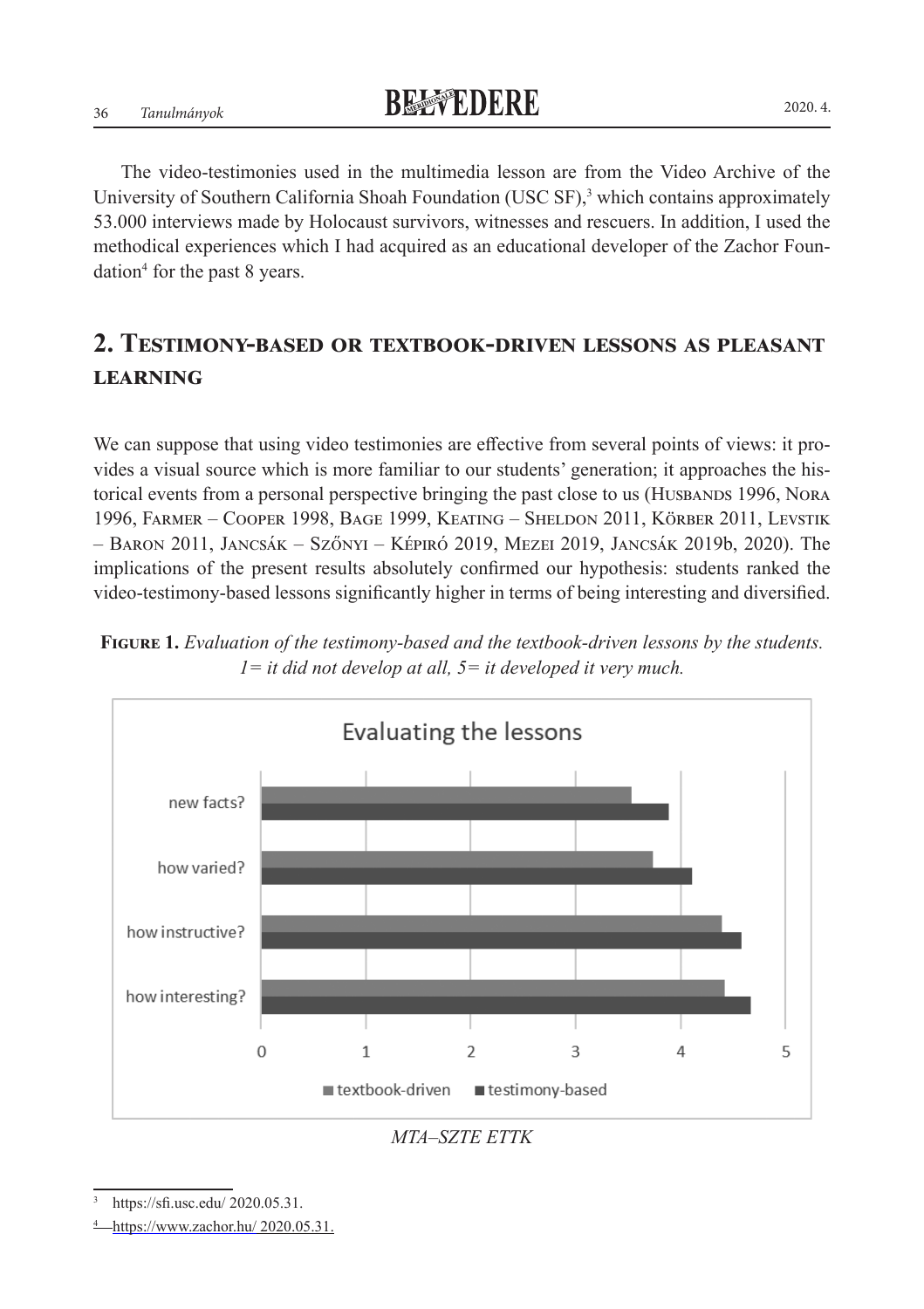2020. 4. *Tanulmányok* 37

The quantitative analysis was completed by qualitative studies, too, in the form of interviews made with students. Pupils participating in the textbook-driven lesson, remarked that the lesson was interesting but only slightly different or differing from a normal one.

*"Qualitatively it was really like a normal history lesson .... it was interesting." (T<sup>5</sup> , 12th grade)*

*"It was interesting, a little bit different from the other history lessons ... we looked at the background of the events more thoroughly." (T, 12th grade)*

After the testimony-based lesson, students highlighted that they did not hear dry facts but human stories which added a lot to their knowledge and made the lesson exciting and informative.

*"I liked it very much ... we could see behind the events better, not only these dry facts." (V, 12th grade)*

*"Because of this, the lesson was very fluent, that is because of the video interviews, and it lacked this dryness..." (V, 12th grade)*

*"It is good that when you listen to interviews, you are forced to be in things they are talking about and this way you can pay attention more easily." (V, 12th grade)*

It is remarkable that the students attending the textbook-driven lesson were rather astounded by factual novelties they had never heard of, and their questions were more related to understanding the mechanism of the historical events.<sup>6</sup> However, those who attended the testimony-based lesson were rather interested in questions such as *"how people could survive such horrors*" or *"what the survival instinct can bring up from human beings.*" In other words, they acquired not only cognitive but an affective knowledge.

*"How could they survive? It must have been really hard." (V, 12th grade)*

*"it causes a turmoil of thoughts in my head" (V, 12th grade)*

*"when they felt that they were at their deepest, then .... what made them go on?" (V, 12th grade)*

It is worth comparing the answers of the quantitative analysis with that of the questionnaire connecting to the online IWitness platform.7 IWitness is a digital educational tool of the USC Shoah Foundation where testimony-based online activities can be found. The questionnaires relating to these activities have a deeper pool for researching, currently several hundred students'

T as "traditional, textbook-driven" and V as video interview/testimony-based lesson.

<sup>6</sup> for example: what the Sonderkommando was exactly, how the conference in Evian took place, etc.

https://iwitness.usc.edu/SFI/ 2020.05.31.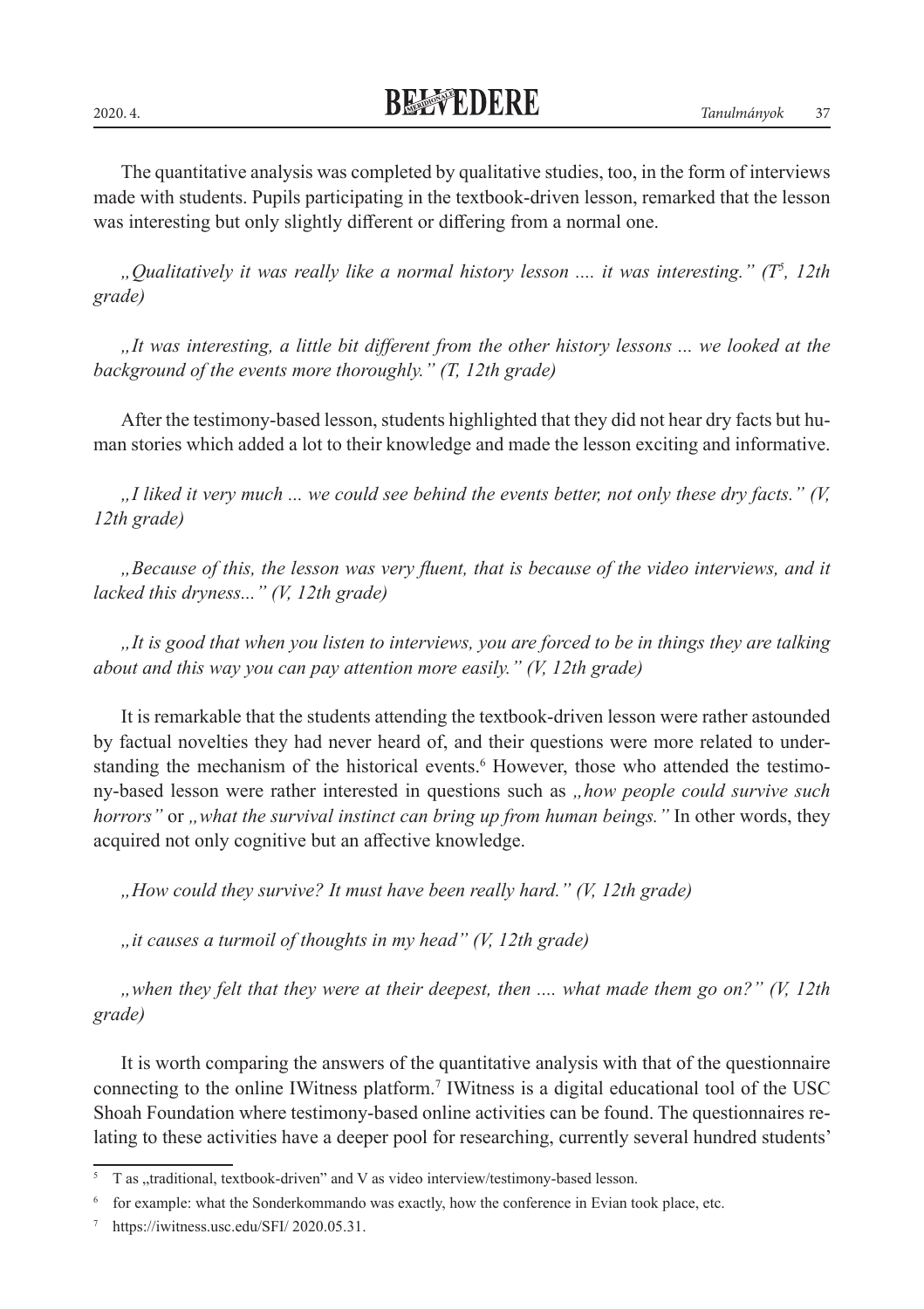38 *Tanulmányok* 2020. 4.

answers are available. This list of questions contains open sentences that the students have to finish. The most relevant question to us at the moment is the one which begins with the words that "*The video interviews helped me to* ...." The students finishing this sentence accentuated almost every time that the video interviews are interesting and bring the lesson's topic and the historical event closer to the students.

*"...we can get to know the human side of the chart imbibed by dry facts" (V, 12th grade)*

*"...(helped me to) get more interested in what had happened and that I handle it not as a mere historical event but rather like ordinary life in the beginning of the 20th century" (V, 12th grade)*

*"...(helped the lesson) not to be monotonous, boring." (V, 12th grade)*

*"...the curriculum be more exciting and human, not only numbers and statistics but human beings and lives." (V, 12th grade)*

*"it is worth listening to these interviews on every account, because this sounds more authentic from someone's mouth who survived." (V, 12th grade)*

In that regard, the experiences of the qualitative analysis and the IWitness studies confirmed the quantitative results: although the "traditional" lesson can be interesting and edificatory, as well, but the testimony-based lesson undeniably provides the students with a positive experience, and they are more concerned about emerging thoughts at a later time, too. Considering pedagogical fact that learning connected to delight is much more efficient and solid, we can claim that the testimony-based lesson per se can be more productive than the traditional lesson.

#### **3. Pedagogical aims in using video testimonies**

Such as every lesson, the use of video testimonies in educational materials requires great caution. (About the selecting of the proper clips see e.g. Ecker-Angerer 2018.) These interviews usually take several hours, in other words, we cannot use them as a whole. We have to cut them into smaller clips, keeping the rules of ethical editing in mind (e.g. we cannot alter the meaning of the original part.) It is worth using of 3-4-minute clips in order not to make our students bored or uninterested. We have to teach our students how to use source criticism and oral history. It is important to make them understand that even if the survivor does not remember every data in the exact form as students have learnt them, it does not mean the lack of credibility.

The most essential thing is to define our pedagogical aim and to find and edit the right clip in order to fulfil that aim. The video interview should not be a mere digital tool because it is "interesting", we have to use it with proper methodology.

Learning about the past is not only for the purpose of getting to know historical facts or maintaining our ancestors' memory, but to learn about our future and to avoid mistakes of the past. The subject of the Holocaust is particularly appropriate for this. The Holocaust had not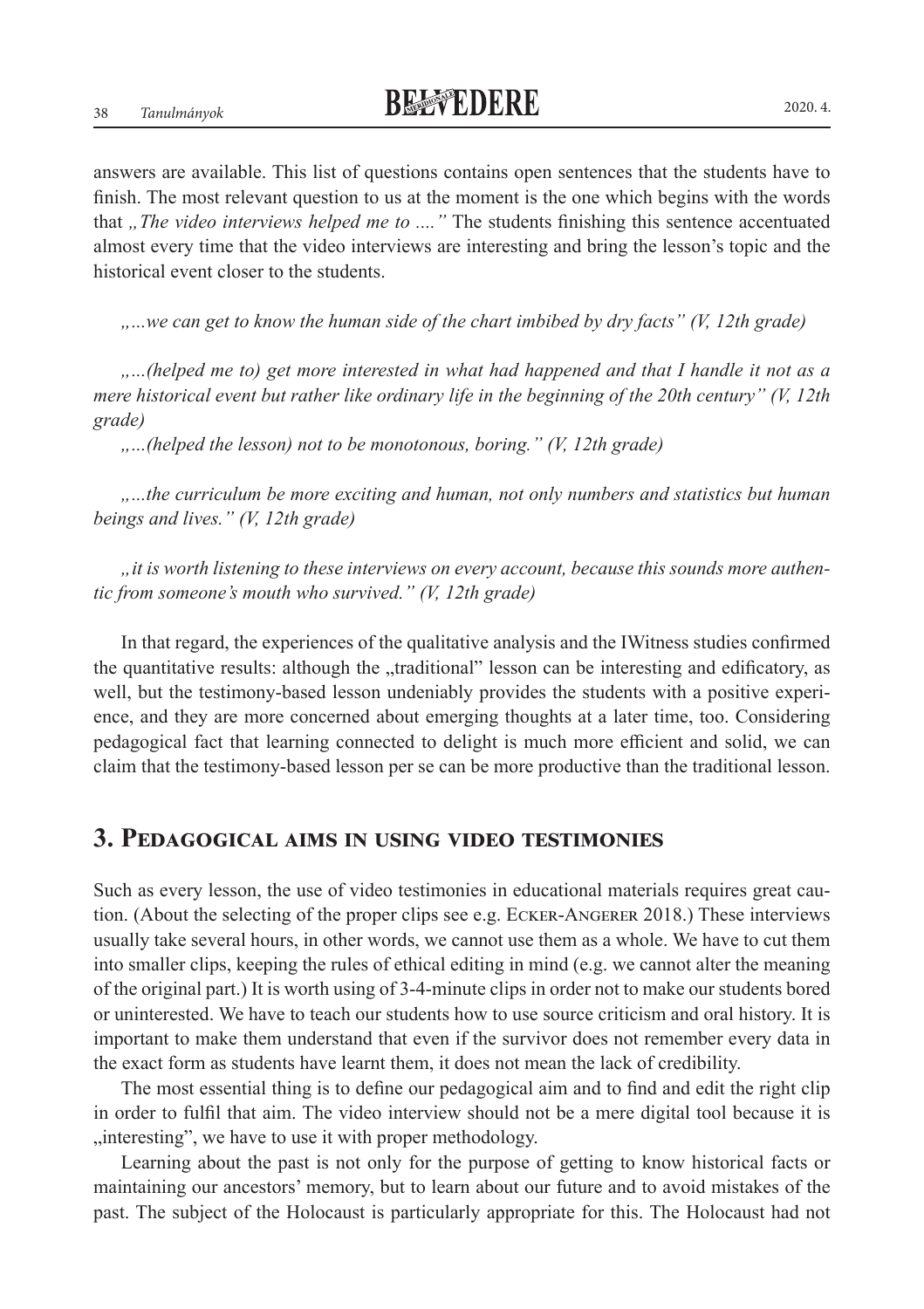begun with Auschwitz: to realize the steps leading there can be an important lesson even for today's democratic societies. It is very important to educate our students to be *responsible citizens* if we want to avoid such traumas in the future. What does it mean to be an active citizen? It can be worded several ways, but overall it means those people who can make responsible decisions in life and in their environment, who can raise their voices if there is an occasion, and who intervene if necessary. What are their attributes and attitudes like? It is hard to express, however, it is important to express, at least to ourselves as teachers, what attributes we would like to develop in our students. This list can be somewhat subjective, of course, but generally speaking we can formulate some basic characteristics.

I believe that one of these characteristics is *empathy*: the ability of sympathizing with somebody or somebody's situation, even if we are not affected at all. Without empathy, societies cannot work properly. Moreover, we cannot speak about society, only about individuals defending their own interests. Isolated individuals cannot collaborate properly (for instance against the state), because certain social injustices can only be defeated by a wide range of cooperation. A person of empathy can be sympathetic with the offence of another person, too.

An important cognitive knowledge for responsible citizens is the *learning of the mechanism of democratic institutions and human rights* as well, because without it they cannot realize any discrimination in the society. It is highly obvious, even from the curriculum of history and social studies where the concept and interpretation of human rights, and the principles of the mechanism of the democratic states are mentioned several times.

Active citizens possess the ability of *critical thinking* which is a huge asset in analysing political situations from several points of view, or recognizing manipulative propaganda, or understanding the motivations of human or institutional actions.

Besides all of this, we can mention other personality traits or values which are probably very important in behaving as active citizens, such as *bravery, taking risks, responsibility, helpfulness, solidarity, tolerance, morality*. All of these values are referred to in the questionnaires of our research.

Thus, our supposition is that using video-testimonies in education is a proper method to develop these traits for several reasons. First of all, because students can hear personal stories from survivors and eyewitnesses, from people experiencing these historical events in person, consequently they can look at the data learnt from textbooks or written sources from a personal and emotional perspective. On the one hand, it creates an emotional involvement because students can connect to the interviewee at several points. Of course, this process requires the methodology of constructive pedagogy (Nahalka 2013, Kojanitz 2018). In this spirit it is worth unfolding the testimony-based educational materials into 4 different phases: Consider, Collect, Construct and Communicate (Mezei 2019). Basing our educational activities on the students' own experiences and previous knowledge. More to the point of the Holocaust and discrimination, they can understand the significance of legal despoilment better if they can recognize the feeling of loss that all of us can experience to a different extent.

On the other hand, our students can recognise that – regarding our lesson's subject, discrimination – a dry legal text is not only some words to memorize, but a legal disposition affecting ordinary people's ordinary lives, with unpleasant, even serious, occasionally fatal consequences. Recognizing a discriminative situation in which a law can deprive individuals of their basic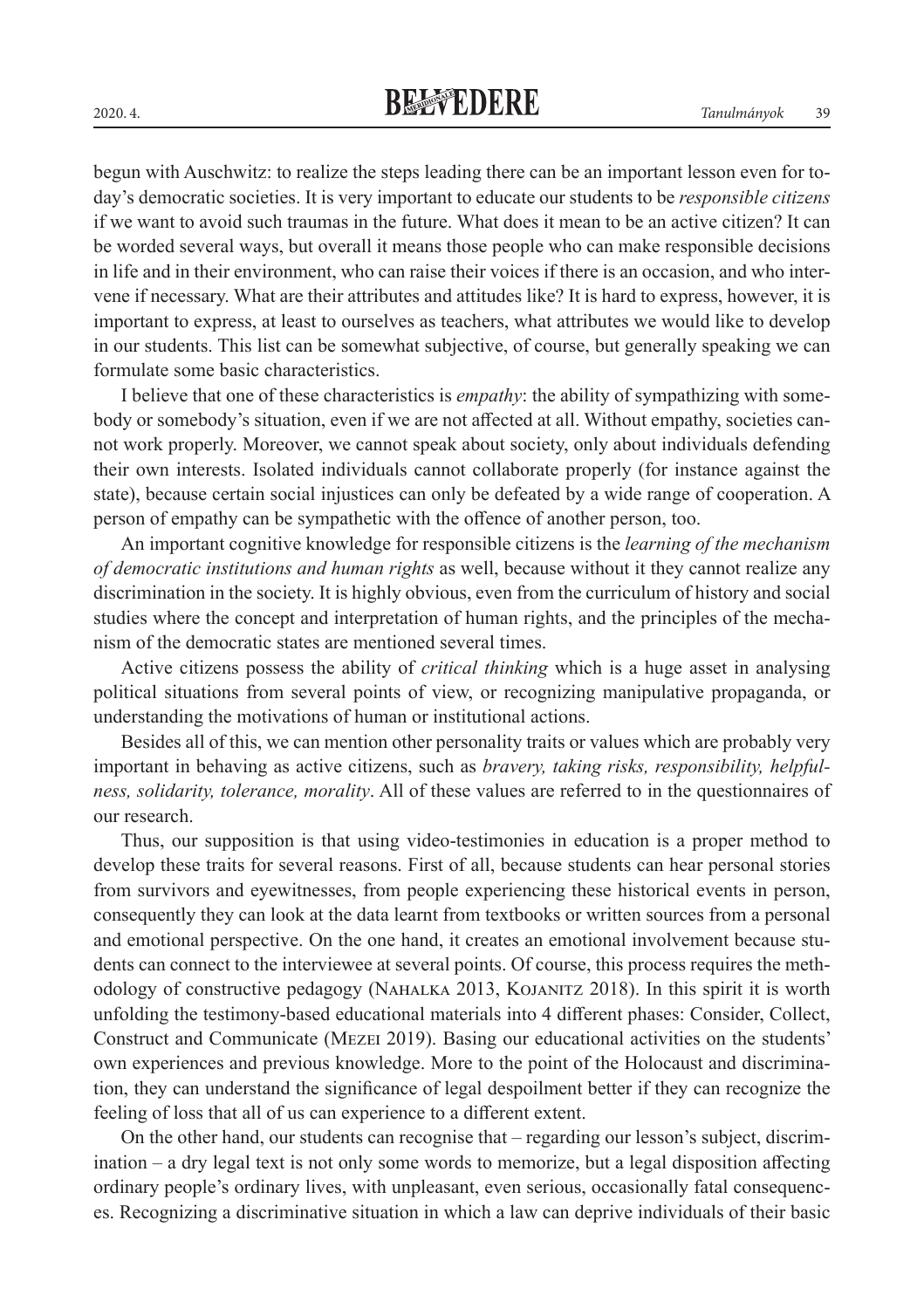human rights, and recognizing how it can affect somebody's life is a fundamental skill to understand the mechanism of civil rights and democratic institutions – or to identify the lack of them.

If we can develop the ability of historical empathy in students, if they are able to consider the events of the past sympathetically, from the point of view of the individuum, then we have to develop their ability of recognizing the fact, that it did not happen in the past but can happen in our times, even in our country. Moreover, if they understand this connection, they may be striving for recognizing the signs in the society where basic human rights or democratic values are not respected.

It is a valid question, accepting the supposition according to which studying personal stories and experiences can help our students in developing these democratic skills, whether the testimony-based lesson provides more than reading written sources like diaries or memoirs in the class. Of course, these are truly useful and valuable sources too – and there were times when teachers did not have the opportunity to present other documents. We do not have to ignore these sources either. The video testimonies, however, are more regarding that the students can see the interviewee's mimicry, gestures, emotional reactions, they can hear their tone and its changing. These are not merely more information in order to understand the events, but they develops students' emotional intelligence, especially if the teacher emphasizes it with questions and exercises.

As we listen to personal stories narrated by living people during the class, we inevitably encounter the survivors' situations, moral dilemmas and options of choices. In the genre of oral history, it is a matter of course that the interviewees often do not, or not exclusively narrate the exact courses of events but reflect on their own feelings then and now, or how they survived the loss of their freedom, or what instigated them to do something or not to do anything, or how they related to the happenings around them. It means, that students can encounter many behaviours such as bravery, risk-taking, responsibility, etc. A testimony is an excellent starting point to discuss these issues, because the students can analyse a pattern of demeanours apart from their own time and space, while they must recognize that these kinds of things can happen in their own lives as well. They examine different points of views, therefore *multiperspectivity* shows up in their thinking. Some teachers can meet challenges conducting these kinds of lessons when they have to resist not being too dominant or claiming their own justice *ex cathedra,* or telling what the wrong and the right answer is, but let the students express their *opinions freely* (another important element for an active citizen).

#### **4. Results of the quantitative analysis**

In the present paper we are focusing on the findings which indicate the social values or cognitive elements concerning active citizenship. It is worth observing based on the post-questionnaire, what the explicitly democratic values presented during the lesson are according to teachers and students.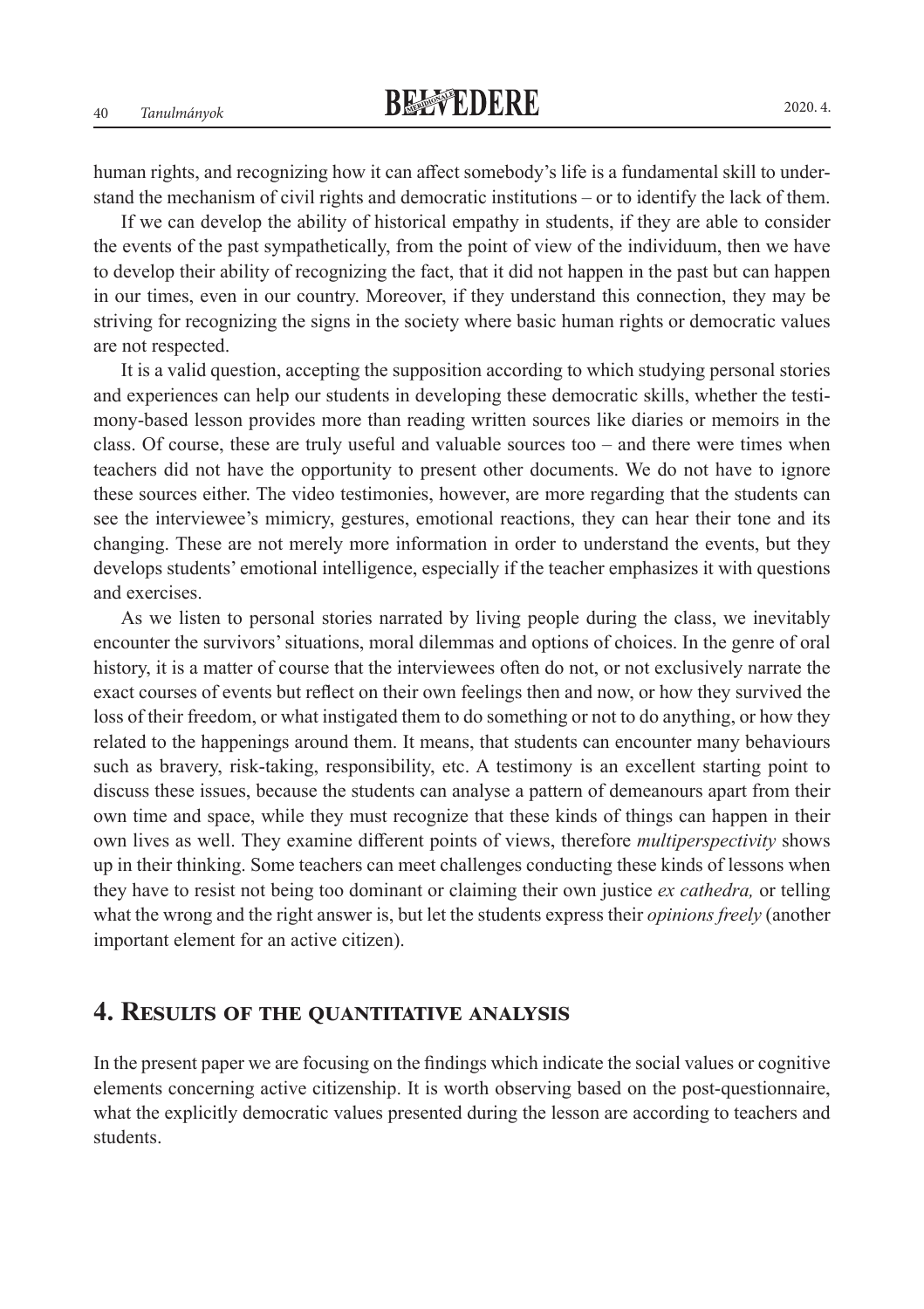



#### *MTA–SZTE ETTK*

The second diagram shows how students think about the social values listed above, that is what they think about the appearance of the teaching active citizenship in the testimony-based lessons. We can see below, how teachers and students marked the appearance of bravery, responsibility and other values in the testimony-based lesson.



**Figure 3.** *To what extent these values appeared in the testimony-based lessons according to teachers and students. 1= not at all, 5= it appeared very much.* 

*MTA–SZTE ETTK*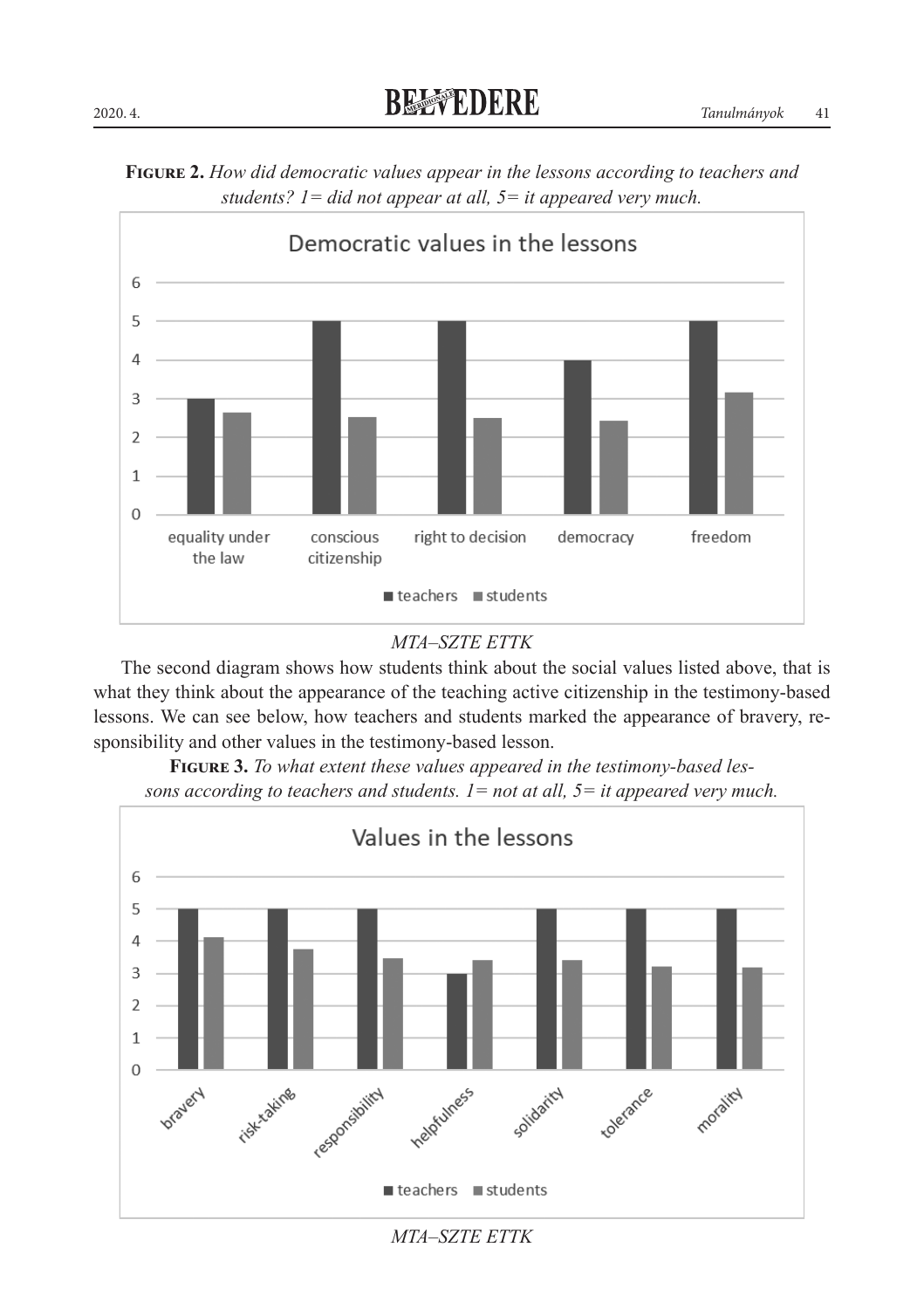It is interesting to see that teachers in both groups of questions, in every case gave higher marks to the presence of these values than the students. There can be two explanations to this difference. One can be that teachers would have liked to convey these values in the lesson as their pedagogical aim, therefore they found it obvious that these values had appeared. However, it seems that the students did not recognize these values, in other words, the lesson had not reached its purpose entirely. The other explanation can be that teachers are simply more conscious of these values and their appearance, while students are not (at the end of the paper we will come back to the difficulties of the interpretation of the results). At the same time, we must see that although students' marks are lower than that of the teachers', but not low; if we look at the marks of the social values, they are above 3.5. Nevertheless, the explicitly democratic values, referring to a cognitive knowledge and not to an attitude, received lower marks.

The other group of questions refers to skills supposedly developed by the testimony-based lesson. On the diagram below we can see what students think about how the lesson developed those social competences which are necessary for an active citizen.

**Figure 4.** *How much did the lesson develop these skills, according to students? 1= not at all, 5= very much.*



*MTA–SZTE ETTK*

It is apparent that each and every value's development got a mark of at least 3.5, which is interestingly contradictory to the previous diagram. For instance, the appearance of tolerance was ranked slightly above 3 (which is not too low, but one of the lowest rates, compared to the others), but students felt that the lesson developed their skill of tolerance almost at a 4 (3.83) rate. They ranked the appearance of morality in the lesson at the same low level (3.2), but they marked the evaluating of their skill of analysing moral dilemmas at 3.92.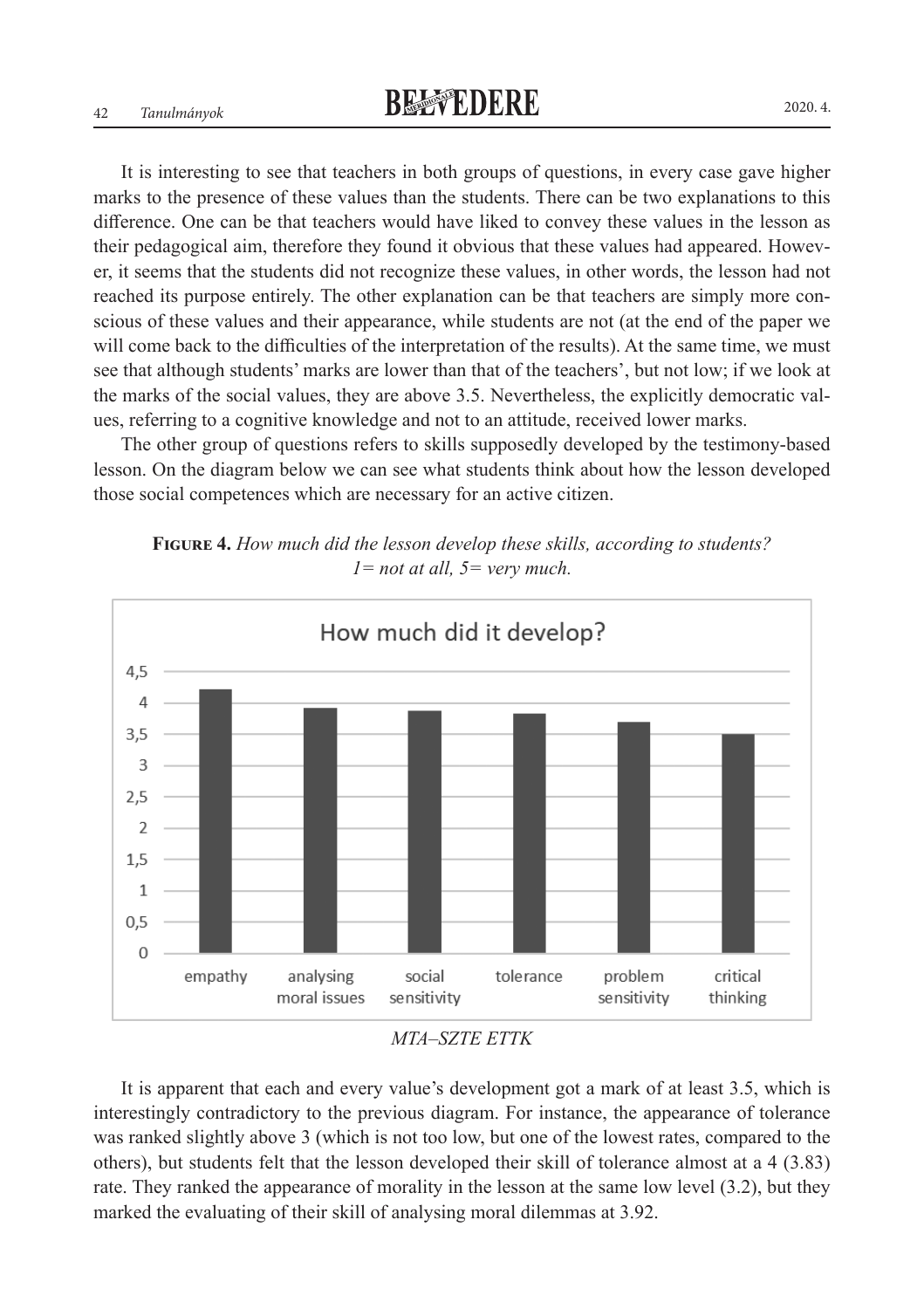The data that the development of empathy got the highest mark (4.22) among the listed categories is interesting. In the chart below it is visible that the testimony-based lesson significantly evaluated the skill of empathy more than the textbook-driven lesson.

**Table 1.** *Shorten data: according to the rates by students interested in history. Comparing this*  to the answer of all students, the mark is 4.14 which is also considered higher than the other *type of lesson's mark (3.54).*

| How the lesson about the<br>Holocaust helped            | testimony-based<br>lesson | textbook-driven<br>lesson | Sig.      |
|---------------------------------------------------------|---------------------------|---------------------------|-----------|
|                                                         |                           |                           |           |
| you to sympathise with the<br>sufferings of the victims | 4.33                      | 3.54                      | Sig< 0.05 |

In an earlier stage of the research, the results also confirmed that the testimony-based lessons evidently developed the skills of empathy and promoted affective learning because of a personal bonding to the stories and the survivors (See Jancsák & Szőnyi & Képíró 2019)

The students rated the knowledge and skills which rather belong to the cognitive category in the chart below:







It is apparent that the respect of human rights received the highest mark, then the opining, disputing, analysing life situations and behaviours, and raising awareness of the values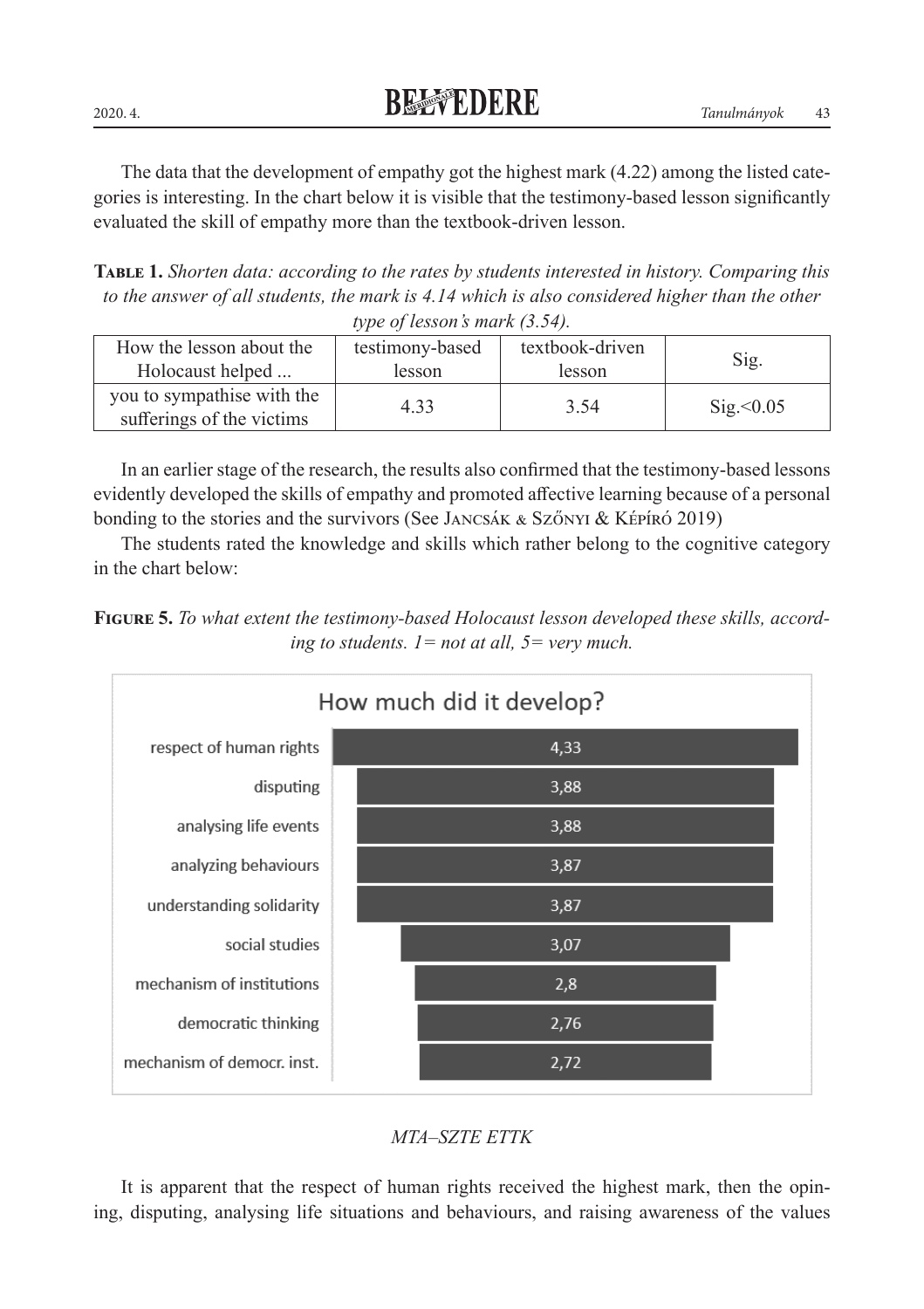of solidarity fall approximately into the same range. These all received quite high marks. It is thought-provoking, however, that students gave the lowest marks to the development of social studies, to the learning of institutions, especially democratic institutions and to the evaluation of democratic thinking. Does it mean that a testimony-based lesson is not apt (enough) for passing these cognitions? Can we develop their empathy but cannot we make students understand how the democratic state works (or should work)?

I believe that this relatively wide discrepancy can be originated in two reasons. One of the reasons is – as mentioned above – the lack of students' consciousness or the fact that they cannot turn their opinion into marks so easily. It can be implicated, too, that right there during this lesson, students are faced by the lack of operation of democratic institutions; that is, they can recognize why democracy does not work properly, but it is not necessarily mentioned how it could work well.

The statement that we have to take the numerical data of the quantitative analysis with a grain of salt (though, of course, it probably shows the tendencies realistically), is indicated by the last question of the questionnaire where not the verb  $n$ , to develop" but  $n$ , to help" is used:

**Figure 6.** *How much did the testimony-based lesson help you (to...) ? - according to students.*  $1=$  not at all,  $5=$  very much.



#### *MTA–SZTE ETTK*

In the questionnaire, students were asked to mark how much the testimony-based lesson helped the increasing of empathy towards the persecuted  $(4.14)$ , the increasing of sensitivity of social issues (3.64) and of responsibility (3.64). These marks approximately correspond to the previous data. However, we can see a major discrepancy in some of the categories where the questionnaire inquires about concerning the understanding of rather cognitive elements. For instance, students marked the better understanding of the difference between democracy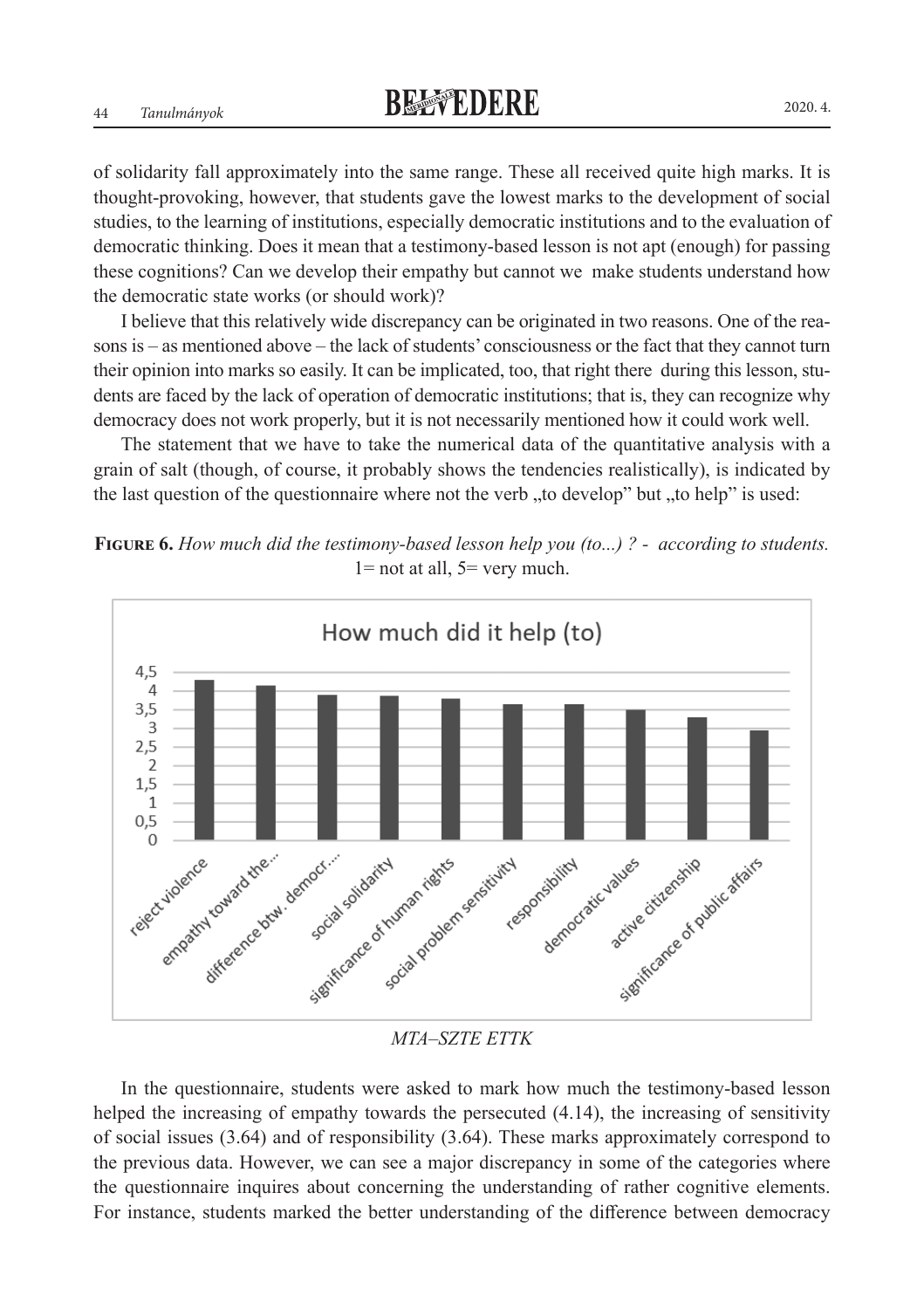and dictatorship by 3.89 while generally they marked the development of knowing democratic institutions only by 2.72. In the same way, they marked the better understanding of democratic values by 3.5 on average, but democratic thinking was developed only by a 2.76 mark during the lesson, according to the analysis. All these have to remind us that we must be careful with the results of the quantitative analysis, because these questions cannot easily be marked by numbers; at the same time, the tendencies are shown consequently enough.

The other, probably more essential reason for the discrepancies is that it is not irrelevant what the exact subject of the lesson used in the research was. We are considering a 45-minute lesson only, not a longer stage in the syllabus. 45 minutes are not long enough to discuss every aspect of the Holocaust.<sup>8</sup> Among the aims of this aforementioned lesson we could find the development of empathy or critical thinking, or deepening the knowledge of human rights as a cognitive element, but not by all means targeted the teaching of democratic institutions. Consequently, the students could rightfully feel that this exact lesson had not evaluated this latter skill too much.

## **5. The qualitative analysis**

In the qualitative analysis, students can express their opinion more freely. The person conducting the conversation inquires about what students learnt in the lesson, what its message was for them, what they think about individual and collective responsibility. If we are searching for traces indicating the above mentioned values, attitudes and knowledge characteristic for an active citizen, we can find interesting results.

As far as empathy is concerned, it is remarkable how often students referred to their own emotions during listening to the video interviews: that it touched them, that the personal stories and perspective brought history closer to them.

*"These stories always touch me deeply.... because in a human being's life it is a brutal thing ... not in a positive way." (V, 12th grade)*

*"what it was like to live certain historic events." (V, 12th grade)*

*"it (the Holocaust) is not only a historical event ... it has a significant effect even on the present." (V, 12th grade)*

Quoting from the questionnaire completed after having finished the aforementioned IWitness activities, some of the answers to the open question beginning with "The video interviews" helped me to...":

*"....get a cleaner picture about that how they could live at that time. I personally like it very much when elderly people talk about their lives, or their ancestors' lives, therefore I often ask* 

<sup>&</sup>lt;sup>8</sup> Just one remark: in the history curriculum there is only one 45-minute lesson about the Holocaust for both the 7th and the 11th grades.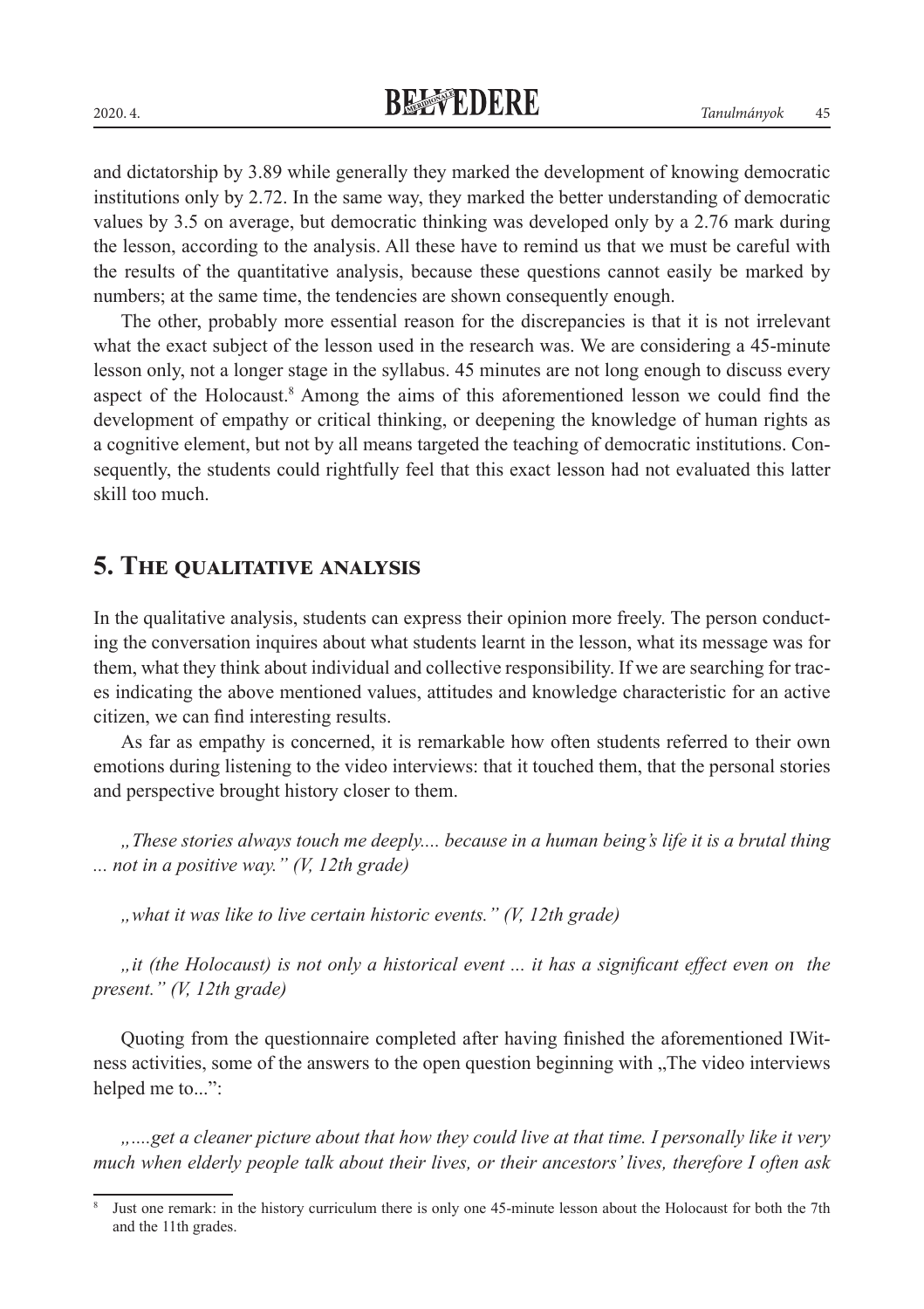*my grandparents to tell their stories to me. For this reason, I liked these interviews very much." (11th grade)*

*"...have a view of a topic from the more personal point of view of the survivors or their relatives, which otherwise might be seen as mere curriculum." (11th grade)*

*"..experience the emotions of the interviewee." (11th grade)*

*"I think, that the video testimonies can help people to be more sympathetic and able to see the human side of an ethnic group they may have despised or hated until then." (12th grade.)*

*"...understand, imagine and experience the situation of people then better." (12th grade)*

From these answers, it is evident that students felt empathy toward the stories of the survivors and they even considered this activity important in order to learn the curriculum better. Of course, it does not mean that those students, who took part in the textbook-driven lesson, would have not met the human side of the events, but it is obvious, that this aspect got more into focus during the testimony-based lesson. These two aspects, that is the historically exact analysis and the sympathetic approach, do not necessarily exclude each other. On the contrary, without some knowledge of the facts we can overwhelm students with emotions and stating facts without emotions can be dry and uninteresting or can alienate students from the topic (see Ecker-Angerer 2018. 188–189).

The development of empathy, and the understanding of the personal perspective therefore were helped by the testimony-based lesson by all means. The answers which prove that students definitely understood what it meant to be an active citizen are more interesting. Although during the conversation they did not have to determine this definition, but the messages and lessons formulated by them emphasised the importance of an active behaviour: to recognize the negative tendencies of the society, to raise awareness of discrimination, to exercise tolerance, the individual and collective responsibility, to make a stand for the persecuted, to maintain democratic rights.

*"We have to pay attention to the changes.... that it is possible that the unimaginable can happen again." (V, 12th grade)*

*"We have to learn right in our young age to build an immunity (against radical ideas)." (V, 12th grade)*

*"We should try the extrusion somehow... so to extrude the extrusion from us." (V, 12th grade)*

*"We should make a stand for the weaker ... not to join the side of the assailants" (V, 12th grade)*

Let me quote some very remarkable answers from students in the 12th grade from their messages in an IWitness activity:9

https://iwitness.usc.edu/sfi/Activity/ Answers from the activity "The roles of the Holocaust" (2020.05.31.)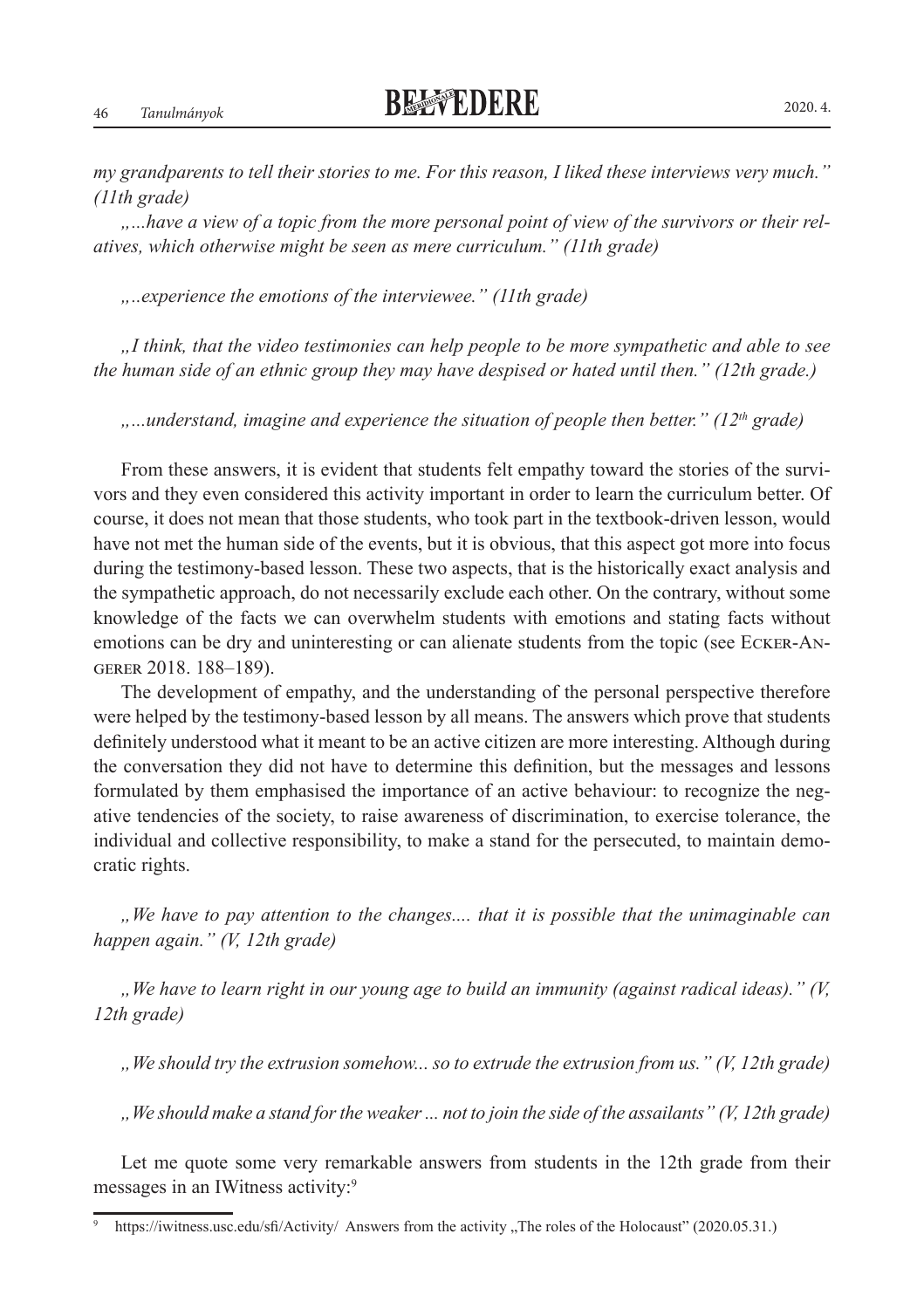*"We have to understand that we are not obliged to defend our own rights but the existence of rights, because if we let it others get deprived of them without any words, then it is only a question of time that we will come next." (12th grade)*

*"I think that the most important thing I have learnt from this activity is that if we have a choice to decide then we have a responsibility as well in our decision." (12th grade)*

*"By this time, after half of a century, this is the responsibility of the world, of ours not to let this kind of discrimination and genocide happen again in general." (12th grade)*

*"Political inactivity is a luxury to be paid extensively in a democracy or in a republic. As active citizens, we have to create a political environment where such tragedies can be stopped by the barriers of humanity and common sense, right in the beginning. However, we need well-educated, politically active generations for this, who do not throw "I do not politicize." off to others. (12th grade)*

We can observe that due to the testimony-based lessons, students recognized the steps leading to those situations where the democratic rights do not prevail and where the life of the discriminated groups can be on jeopardy. It is even more important that the students become aware that preventing this is the responsibility of the individuum and the society. To what extent can we be certain that they would act on this recognition? We cannot be sure. But it is without a doubt that the first step towards becoming an active citizen is recognizing discrimination and accepting the personal and collective responsibility. It is the school's duty to educate our children to these skills with the assistance of the appropriate devices and methodology. It seems that one of the appropriate methods for this is building video testimonies into the lessons.

## **6. Summary**

In this paper I would have liked to prove the hypothesis that testimony-based lessons can help the education of active citizens. On the one hand, because according to our hypothesis the use of multimedia tools provides a pleasant experience for the students by all means, and for this reason it is more effective in teaching democratic rights and how they work among other things. On the other hand, the interviews of personal stories and perspectives develop empathy, critical thinking, multiperspectivity, freedom of opinion, working of democracy and other affective and cognitive skills necessary to active citizenship better.

Our assumptions have been confirmed by the quantitative and qualitative analysis, in some of the categories entirely, in others partially, so far. It is obvious that using video testimonies make the lessons more interesting than a textbook-driven lesson, and it is also evident that empathy or the personal point of view appear more during these lessons. The difference between the two types of lessons is not so evident when democratic values, institutional mechanism or learning conscious citizenship are concerned.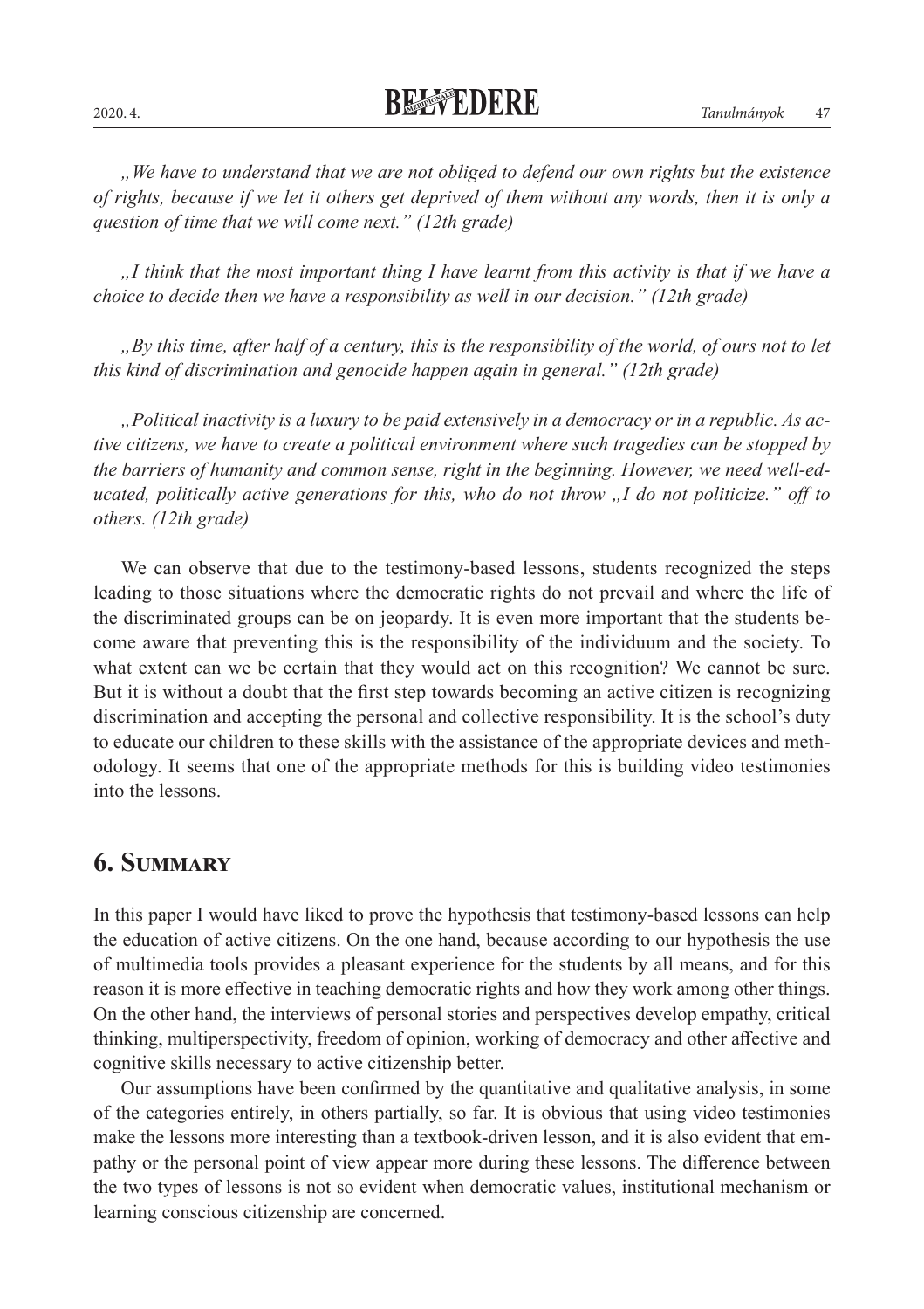It is possible, that the explanation to this last result can be found in the circumstances of measuring. For instance, it is questionable whether the listed skills all can be measured by numbers or not. However, this inadequacy can be corrected by the qualitative analysis. The discrepancies appearing in the measurements can be originated in the fact that the questions are fundamentally based on students' self-reflections and self-confessions which causes fairly subjective results. Furthermore, it matters how much the students participating in the analysis had encountered multimedia tools previously than the lesson of the research. Those students who had encountered video testimonies – even if related to other topics – could be more conscious compared to those who took part in no more than one such lesson; these differences can distort the results. We also have to take it into consideration that so far we have disposed of a pretty low sample, hence we can speak about only partial results.

The results of the analysis of the efficiency of the lessons can be affected by other factors. For instance, by the exact topic of the lesson. One class cannot develop every skill and competence. For this reason it would be advisable to disseminate the use of multimedia devices and it would not be only on rare occasions that the students encounter video testimonies, but it would be an integral part of our educational system.

The personality and preparedness of the teacher is a matter of at least such importance. Probably it is not the use of video interviews itself which creates the basis of educating active citizens. If a teacher on a regular basis does not give the green light to the freedom of opinion of the students, if he or she has a too authoritative personality who does not respect the rights of the pupils and does not teach them to think in a responsible way, there is not much of a chance to provide these values genuinely. In the same way, it is important that the use of video testimonies itself does not lead students towards active citizenship. If we use a bad methodology (e.g. using the testimonies only for the purpose of illustration or not developing proper activities to the multimedia tools), we cannot achieve the effect we intend. In my opinion, the most important factor in this is the personality and preparedness of the teacher: a properly developed "traditional" lesson can be more efficient than a bad testimony-based lesson. In a word, the testimony-based lesson is not the one and only right method to educate active citizens but it can become a very useful asset in the hand of the teacher with proper pedagogical aims and methods.

To conclude, I would like to propose, that it would be interesting to conduct a follow-up research in 10-15 years' time with students who often took part in multimedia education. It is evidently proven that empathy, tolerance and democratic social values become more apparent due to these lessons for them; it is a question whether these citizens will change these principles into actions if necessary.

## **References**

Bage, G. (1999): Narrative Matters – Teaching and Learning History through Story. London, Falmer Press.

Ecker-Angerer, M. (2018): What exactly makes a good interview? Educational work with videotaped testimonies at erinner.at. In *Interactions: Explorations of Good Practice in Educational Work with Video Testimonies of Victims of National Socialism.* Dreier&Laumer&Wein. 181–190.